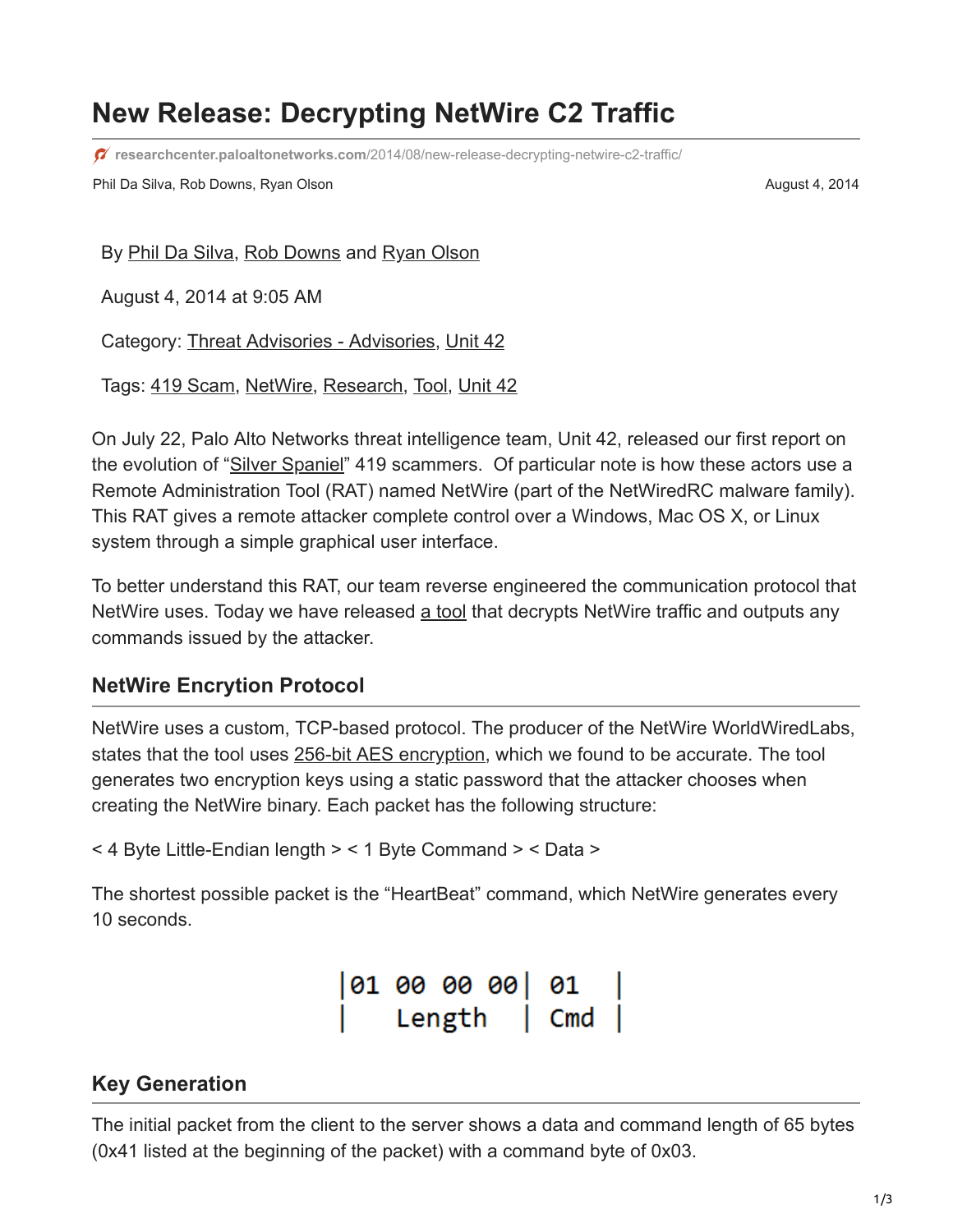

Within that data is a 32-byte seed value followed by a 16-byte initialization vector (IV) value. The client then combines the 32-byte seed value with the static password in a predetermined fashion to form an AES key.

Upon receiving the initial packet, the server uses the seed value and password to generate the client's session key. It then generates its own 32-byte seed value to create it's own session key and sends the seed value to the client. The client combines this with the password and generates the same key. At this point, the key exchange is complete and both client and server hold the same two keys, which they can use to encrypt and decrypt traffic.

With the two keys in place, the malware uses the AES algorithm to encrypt traffic using Output Feedback (OFB) mode (Picture courtesy of Wikipedia). The output of the block cipher encryption is eXclusive OR'ed (XOR'd) with 16 bytes of ciphertext to decrypt. Each subsequent block of ciphertext will use the previous encrypted data as the IV passed into the block cipher encryption function.



Output Feedback (OFB) mode decryption

## **Command Parsing**

The malware has a full suite of possible commands, 76 to be exact. Upon receipt of a command from the server, a single function is called to decrypt the payload data and execute the received instruction. The value in the command byte determines which of the commands is run through a 76 way switch statement. A complete list of the possible commands available in NetWire was [documented by CIRCL](http://www.circl.lu/pub/tr-23/) in April.